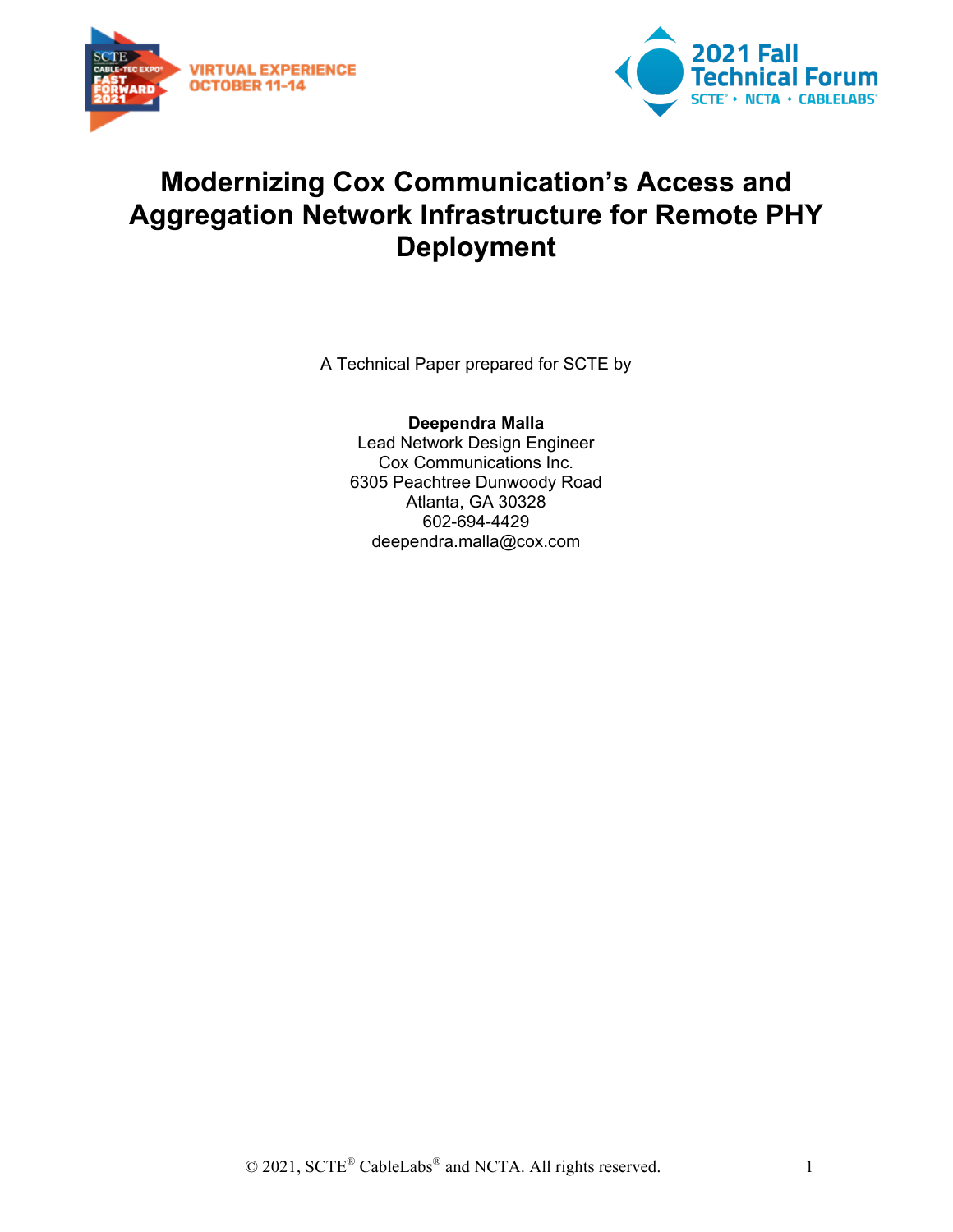



# **Table of Contents**

## **Title Page Number**

|    | Introduction 3 |  |
|----|----------------|--|
| 2. |                |  |
| 3. |                |  |
|    | 3.1.           |  |
|    | 3.2.           |  |
|    | 3.3.           |  |
|    | 3.4.           |  |
|    | 3.5.           |  |
| 4. |                |  |
| 5. |                |  |
|    |                |  |
|    |                |  |

## **List of Figures**

#### **Title Page Number**

| Figure 1 – Cox Communication Hybrid Fiber Coaxial (HFC) Network Architecture 3 |  |
|--------------------------------------------------------------------------------|--|
|                                                                                |  |
|                                                                                |  |
|                                                                                |  |
|                                                                                |  |
|                                                                                |  |
|                                                                                |  |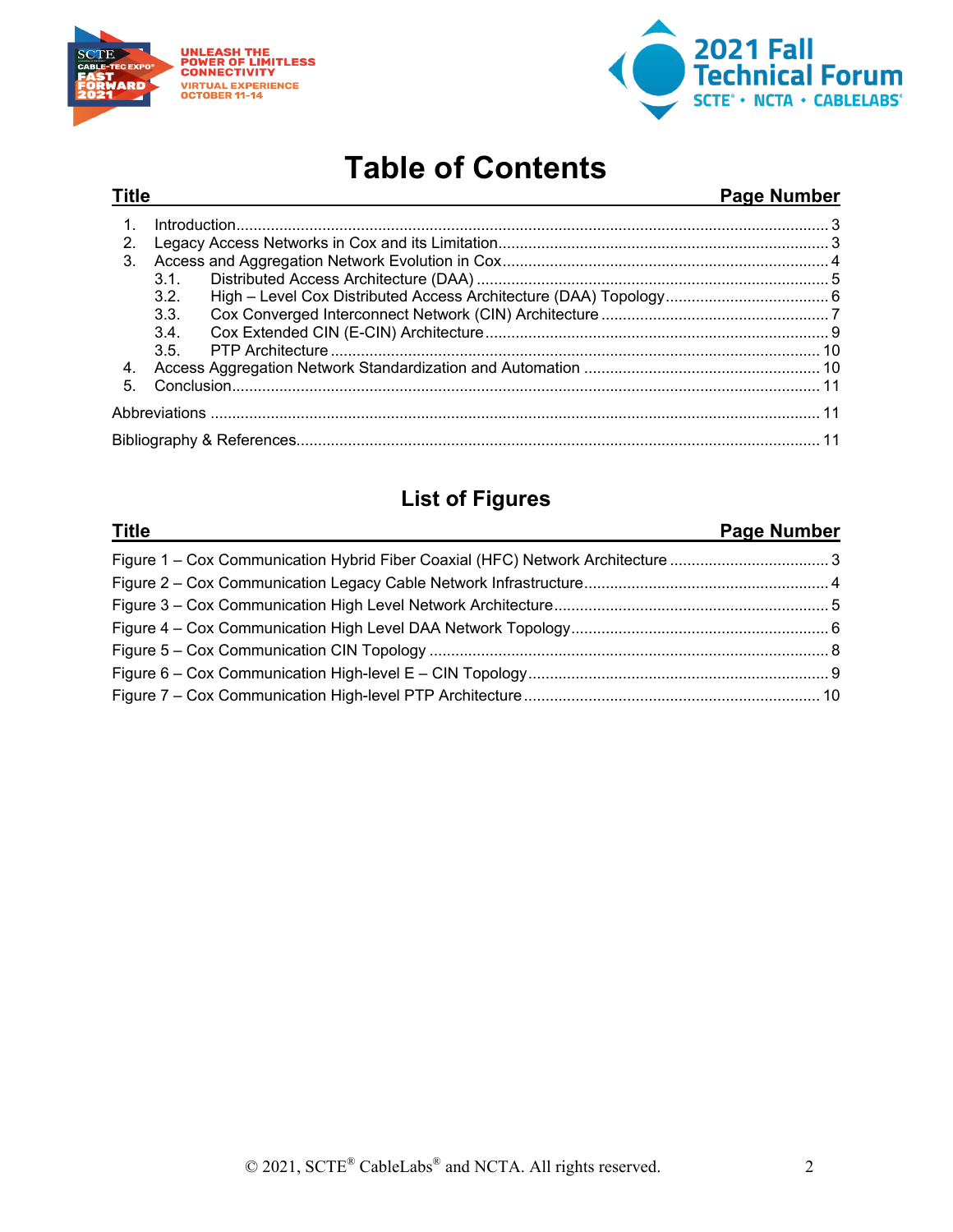



## <span id="page-2-0"></span>**1. Introduction**

Like other Multi System Operators (MSOs) and Internet Service Provider (ISPs), Cox Communications needed to transform its access and aggregation network infrastructure to meet increased bandwidth demands and support next generations of multi-services. The evolution of Internet of Things (IOTs), increased usage of social media and video sharing platforms have drastically increased traffic volume putting lot of stress in the existing legacy outside plants and related access network infrastructures. The legacy cable plant relies on RF technologies and analog optics that are difficult to scale, expensive to maintain and not suited to meet demands for new and emerging digital technologies. This required Cox to modernize its access network infrastructures by implementing Distributed Access Architecture (DAA) and going fiber deep to expand customer serviceability, increase bandwidth, and improve efficiency and performance of the access network. To enable the deployment of Distributed Access Architecture and related new technologies, Cox introduced a new packet switched access aggregation network called Converged Interconnect Networks (CIN) based on IPv6 routed technology to connect its headend with new access network.

Cox Communication has one of the largest deployments of Converged Interconnect Networks, Distributed Access Architecture and Remote PHY in North America that covers almost 40% of Cox's footprint. Cox's vision to design a standardized, elastically scalable, and future proof IPv6 routed network has enabled Cox to meet its immediate and future evolution of modern access network paving its path for Next Generation of DOCSIS technology.

## <span id="page-2-1"></span>**2. Legacy Access Networks in Cox and its Limitation**

Most Multiple Services Operators (MSOs) use linear point-to-point optical fiber on their access fiber network between headend and primary optical node. However, Cox communication access fiber network, as shown in figure 1, is unique in that it uses a single SMF fiber in a diverse ring topology to add a level of protection from the fiber cuts. The access network fiber topology uses a passive optical architecture to select the shortest path as a primary path between headend and primary optical node. The primary optical node can be located anywhere along the fiber route, resulting in a short path and long path that must be managed optically. The access fiber path can range in overall distance up to 60KM and meets at the primary optical node into an optical bypass switch. The optical bypass switch is responsible for selecting the primary and backup path and provide an optical failover associated with loss of light on the primary path during a fiber cut event. A typical primary optical node in Cox HFC network services 500 household passed (HHP).



<span id="page-2-2"></span>**Figure 1 – Cox Communication Hybrid Fiber Coaxial (HFC) Network Architecture**

Figure 2 shows the current access network infrastructure of Cox which includes several analog technologies embedded deep into the cable network. The Legacy cable networks have served customers well for a long time. However, with the increase bandwidth demand and new service requirements, these legacy networks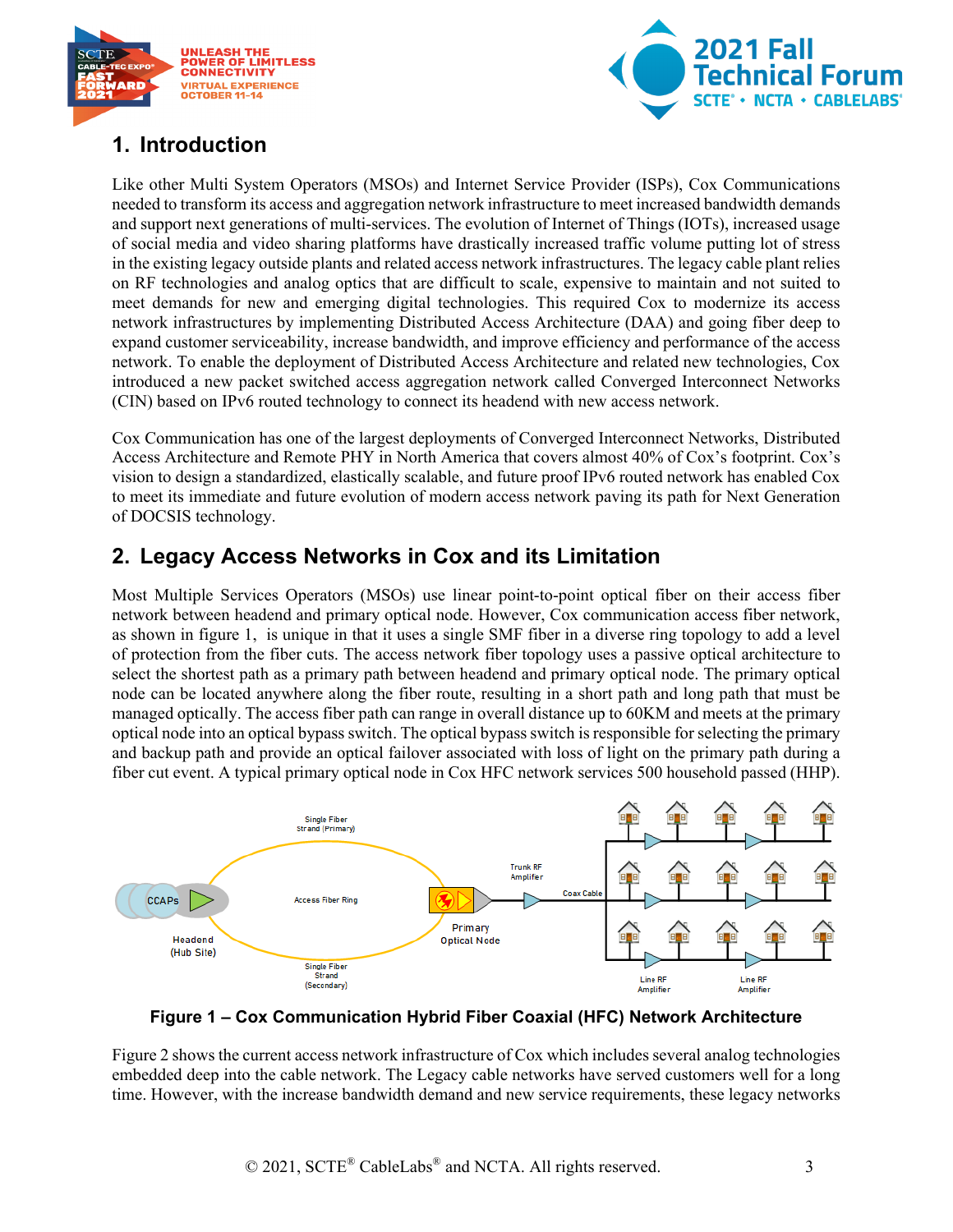



are stretched to their capacity limits. Also, the analog nature of the infrastructure possesses several limitations to the expansion of the network and provisioning of new services. Today's legacy cable plants are prone to signal noise and signal quality degradation because of lots of RF amplifiers between customers and headend equipment. The analog technology also has distance limitation and capacity constraints. We are required to install new CMTS and related auxiliary equipment to provide services to communities that fall just beyond the boundary of the existing headend. Such analog infrastructure is also expensive to maintain and operate and are susceptible to environmental factors.



**Figure 2 – Cox Communication Legacy Cable Network Infrastructure**

<span id="page-3-1"></span>As the demand for new and emerging digital technologies grew, the legacy analog architecture was not suited to meet the future requirement of digital communication services. To leverage and benefit from future access technologies like DOCSIS 4.0, R-OLT and beyond, it was imperative for Cox to modernize its analog access infrastructure that would meet customer demands and business requirements of current as well as future services. That is why Cox decided to implement the new access architecture to unlock new possibilities of future network capabilities. However, in doing so Cox needed to carefully integrate the current fiber and network assets to the new access network to maximize the utilization of existing infrastructure and reduce overall capital expenses.

## <span id="page-3-0"></span>**3. Access and Aggregation Network Evolution in Cox**

When we discuss the access network evolution in Cox network, it is relevant to know about the overall network architecture of Cox and various segments of Cox network. Like other ISP, Cox network is also a layered network as shown in Figure 3. Cox core backbone is a mesh of backbone routers that connect all its markets, data centers and peering centers. Each market constitutes a network called Regional Data Center (RDC) network that serves as an aggregation layer for that market's metro network. The metro network in each market is a collection of hubs/headends network that is based on hub and spoke architecture. Each headend network is also a hub and spoke network with a pair of hub aggregation routers that aggregates several access, business, and service routers.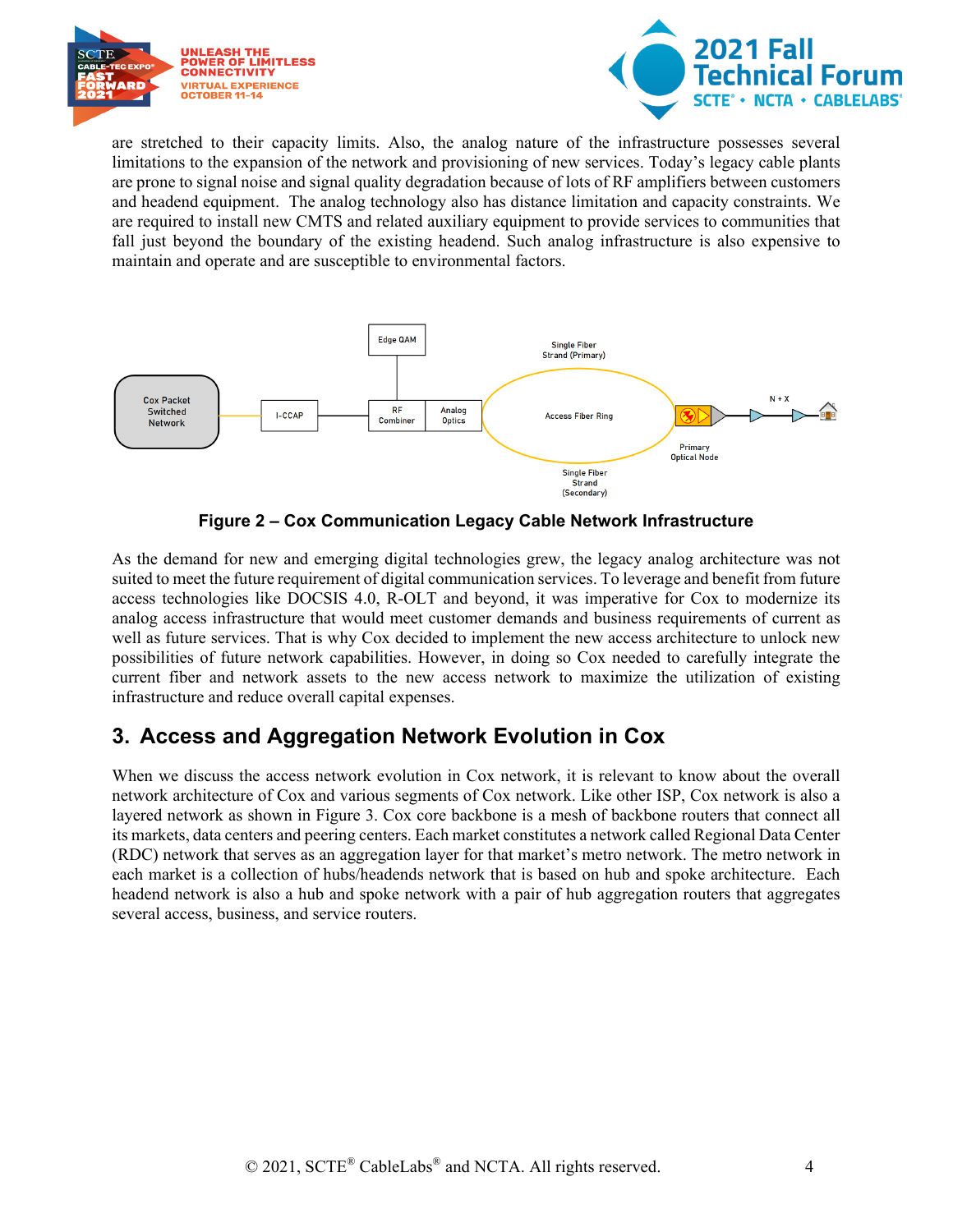

#### **Figure 3 – Cox Communication High Level Network Architecture**

<span id="page-4-1"></span>As Cox faced continued pressure of increased bandwidth demand and scalability challenges in its legacy access network, it needed to evolve and transform its analog access network to modern digital access network. Distributed Access Architecture (DAA), a fiber deep technology developed by CableLabs was adopted to replace the current access network in Cox.

### <span id="page-4-0"></span>**3.1. Distributed Access Architecture (DAA)**

Cox has significant number of fibers and coax network infrastructure in its serving areas. It was important to utilize those existing fibers and network assets to save capital expenditure while continuing to provide higher capacity and reliable services to customers. CableLab's DAA technology was the right access architecture that would fully utilize Cox's existing access network infrastructure and transform it to modern digital access network.

DAA technology allows cable operators to disaggregate traditional I-CCAP into several key network components and functions and move them closer to the subscribers. It helps in reducing power and space requirement in already constrained headend and improve signal quality from customers to headend. The digital transformation also enables operators to automate and virtualize various aspects of new access network infrastructure.

DAA can be broadly classified into two technological variants:

a. **Remote PHY Architecture:** This architecture relocates PHY component of Integrated CCAP closer to the subscriber. A Remote PHY Devices (RPDs) replaces the existing fiber node or a primary optical node in Cox case. Given the maturity of RPHY specifications from CableLabs and availability of RPHY devices from various vendors, Cox has chosen RPHY technology as its DAA architecture. RPDs in Cox are deployed in  $N+0$  as well as  $N+X$  model. Currently, Cox has successfully deployed 11,000+ RPDs covering 3.27 million HHP and 2.13 million subscribers.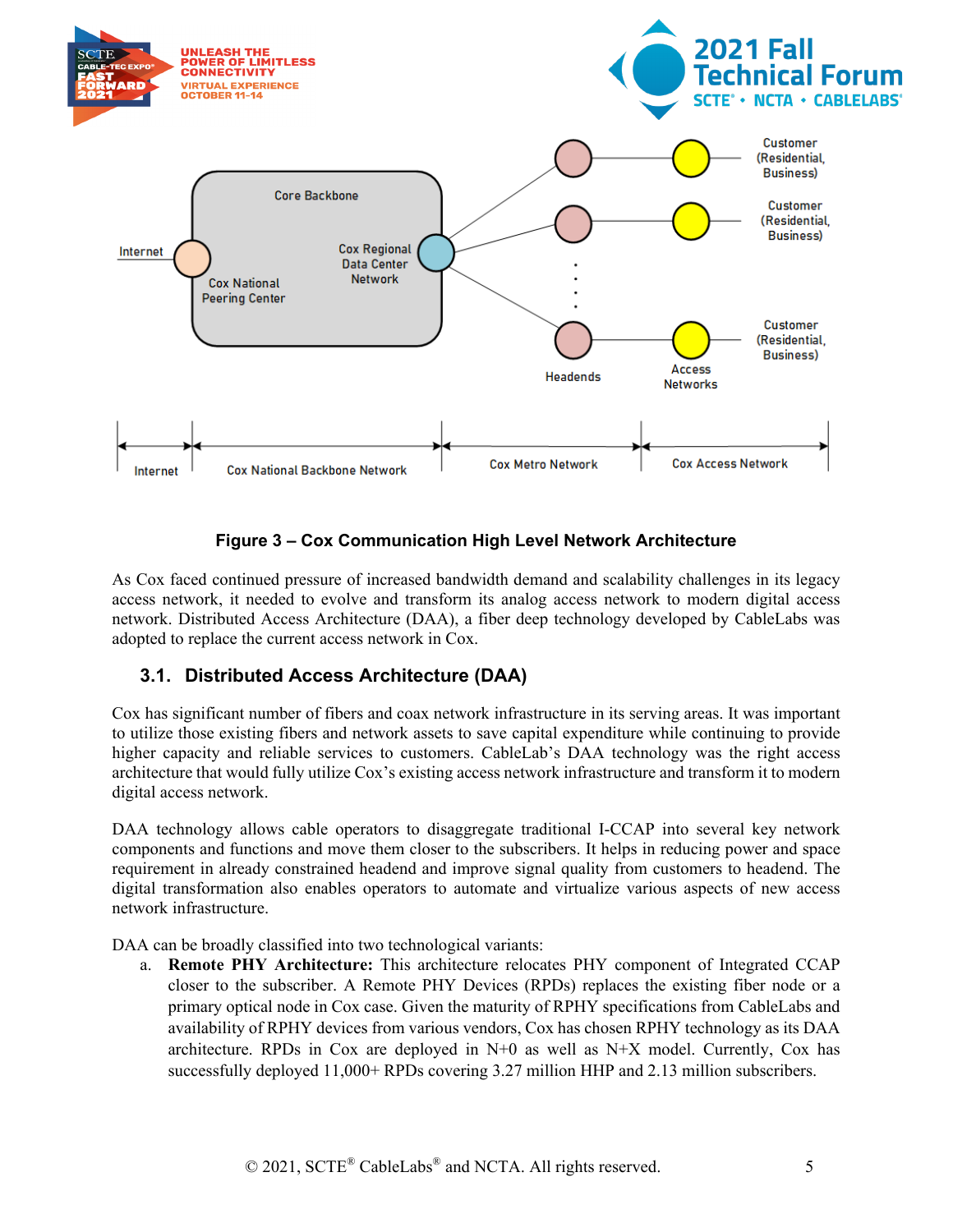



b. **Remote MacPHY Architecture:** Another variant of DAA is Remote MAC PHY technology where the PHY as well as MAC domains are relocated close to the subscriber. The new access and aggregation network need to support seamless transition from RPD to RMD solution where the control plane and data plane are truly separated. These RMD devices eventually will replace the primary optical node and co-exists along with RPDs for sometime.

Deployment of large-scale Distributed Access Architecture in Cox had to overcome several challenges. Migrating from legacy access architecture to DAA required significant amount of planning, investment, and coordination among several departments in Cox. Deployment of DAA in Cox network was a paradigm shift from design, implementation, operation, and support perspective. The introduction of Layer 3 IP network in the form of Converged Interconnect Network between Digital CCAP and RPD has changed the operational and support modality of Cox metro and access network.

## <span id="page-5-0"></span>**3.2. High – Level Cox Distributed Access Architecture (DAA) Topology**

Figure 4 shows the high-level architecture of Cox DAA network deployment. As mentioned in section 1 of this paper, Cox access fiber network is unique in that it is a diverse ring topology from headend to primary optical node instead of linear point to point fiber. To preserve the ring topology of the access fiber, Cox designed and deployed Optical Communication Module Link (OCML) Extender as a DWDM component that would transport multi-wavelength optical signal over the existing ring fiber infrastructure. OCML amplifies and multiplexes 20 unique 10G DWDM wavelengths onto a single fiber. It also demultiplexes all DWDM wavelengths in the reverse direction.

Similarly, Mux/Demux Module (MDM) is a passive device that is located at the point where the legacy primary optical node exists today. MDM demultiplex all the unique DWDM wavelengths coming from OCML and separate them out to ports where RPDs are connected. MDM also multiplexes all the DWDM wavelengths coming from several RPDs onto a single fiber towards the OCML.

Cox utilizes ITU channel #18 through channel #37 for all downstream wavelength mapping whereas ITU channels from channel #42 to channel #61 are utilized for all upstream wavelength mapping. The concept of OCML and MDM has helped Cox to rapidly deploy DAA over existing access fiber infrastructure while preserving it unique ring topology. The use of standard ITU complaint wavelength in OCML/MDM also allows Cox to deploy 100G wavelength solutions in future.



<span id="page-5-1"></span>**Figure 4 – Cox Communication High Level DAA Network Topology**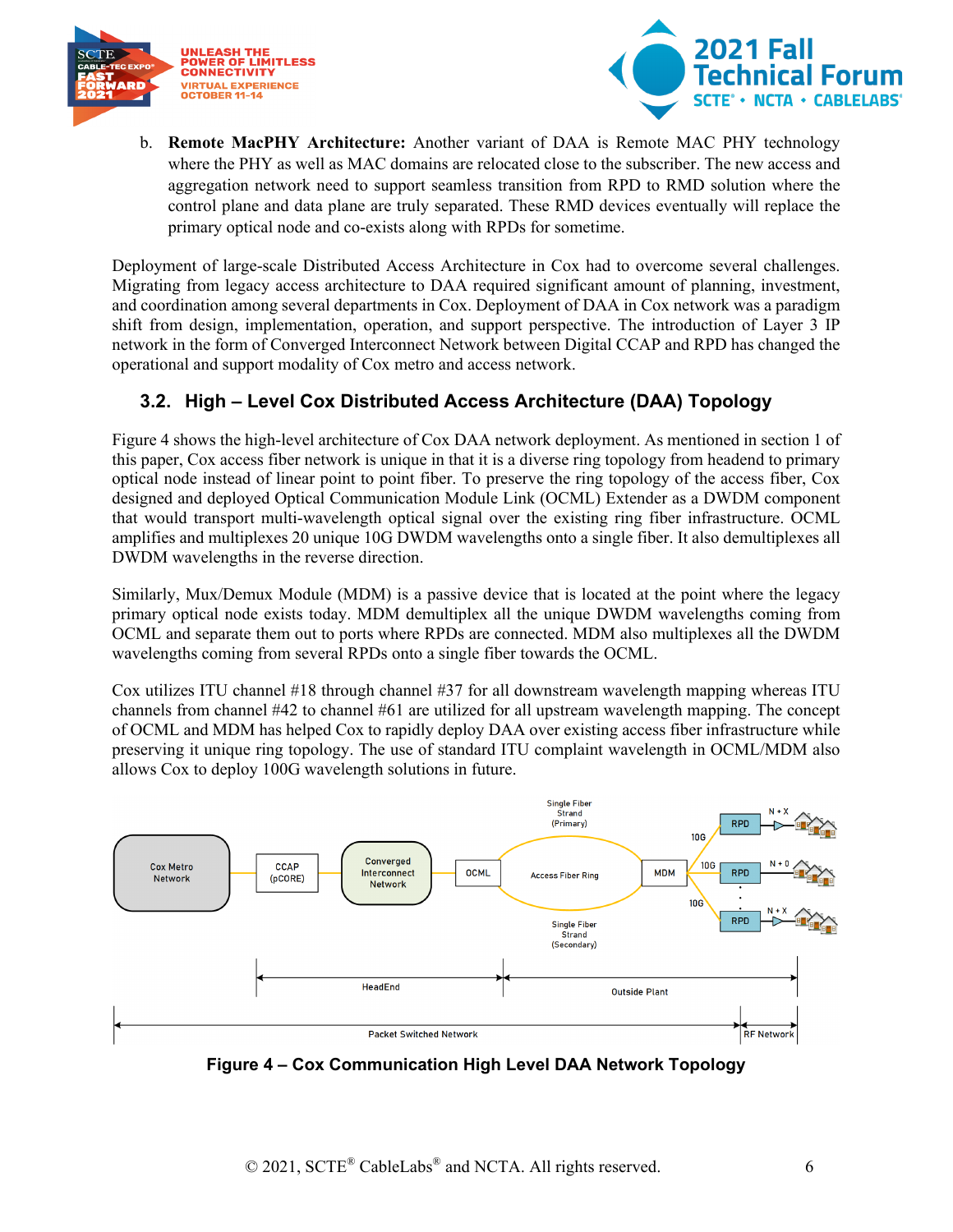



## <span id="page-6-0"></span>**3.3. Cox Converged Interconnect Network (CIN) Architecture**

To enable the deployment of Distributed Access Architecture, Cox introduced a new packet switch network called Converged Interconnect Network (CIN) that connects Cox's headend with new digital access network. Cox's CIN infrastructure is Layer 3 based and is built on native IPv6 only that leverages loop-free communication using industry-standard routing protocols like IS-IS and BGP in control-plane and uses Zero Touch Provisioning (ZTP) to deploy massive number of aggregation switches needed to support the growing CIN deployment. Cox's CIN network is true IPv6 fabric that provides non-blocking, highly elastic, extensible network, and support any-to-any connectivity between RPDs and CCAP cores. This enables Cox to quickly move RPDs between CCAP cores without any physical work needed, and also enables Cox to deploy an "Extended CIN" technology for space-constrained head-ends. The CIN architecture solution deployed at Cox is also able meet the future requirement of regionalized controller based FMA architecture that is separate from the data plane for DOCSIS technology.

#### **CIN Design Principles**

As CIN was adopted to interconnect RPDs and various CCAP cores at headend, it blurred the line between several technologies and departments inside Cox. To maintain the CIN network, the collaboration between various teams and departments was integral. Although the CIN network primarily connects RPDs with digital CCAP's cores, it is capable of supporting future access network termination need like RMDs and R-OLTs. Following are few of several design principles Cox adhered to while designing the CIN architecture.

- Effectively and efficiently utilize existing network assets and architectures
- Standard deployment using one common architecture for different size hub sites/head ends
- Provide any  $-$  to  $-$  any reachability between RPDs and CCAP cores in the market
- Routed L3 only network based on industry standard and proven protocols like BGP, IS-IS and PIM
- IPv6 only network to conserve scarce IPv4 network and avoid complex architecture
- Efficiently utilize existing access fiber topology
- Automation friendly and ZTP capable

#### **CIN Spine-and-Leaf Network Architecture**

The implementation of Converged Interconnect Network required an extensive network architecture analysis, testing and meticulous planning. Several design architectures were considered for Converged Interconnect Network. Cox's desire to create Next Generation Access Aggregation Network that is elastic, resilient, fast, and easy to manage led to the implementation of already proven spine – and – leaf architecture in its CIN layer that is popular in Data Center Network today. By using the spine and leaf architecture in CIN, Cox was able to create a highly scalable and hierarchical network that can aggregate extremely large volume of physical connections at every headend.

Several possible combinations of spine – and – leaf architectures were considered for CIN in Cox metro network. Based on Cox's current metro design architecture and design requirement for new access aggregation network, Cox deployed independent RPD aggregation and DPIC aggregation at leaf layer and utilized existing hub aggregation routers as spine layer. Leaf routers that aggregate RPDs are called RPD Aggregation (RPA) routers and routers that aggregate Digital PIC interfaces of digital CCAP are called DPIC Aggregation (DPA) routers. Both RPAs and DPAs are connected to spine layer HUB routers. The overall CIN network as deployed in Cox metro network is show in figure 5.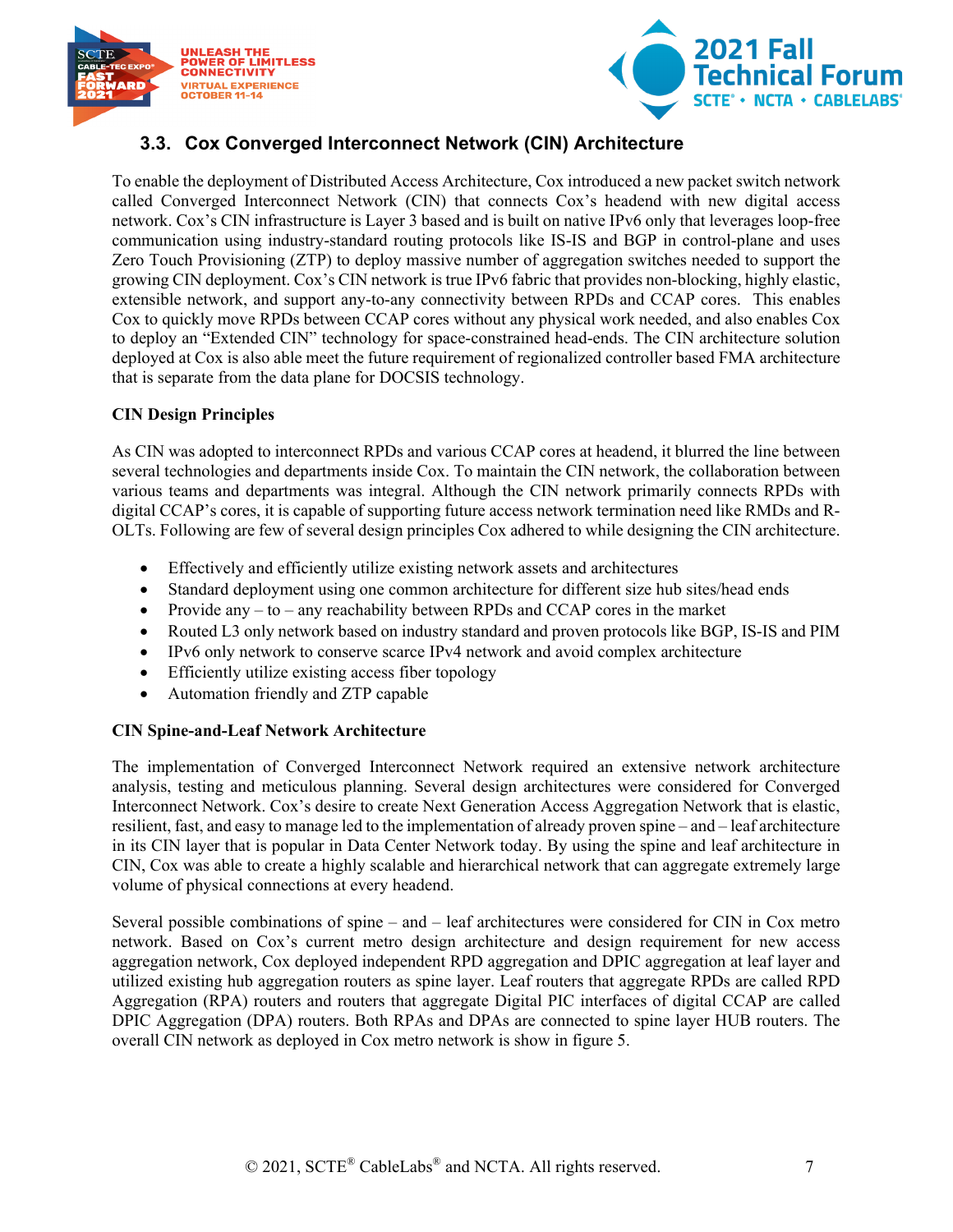



<span id="page-7-0"></span>The new Converged Interconnect Network consists of following three segments:

- **Leaf Layer – DPIC Aggregation (DPA) Routers:** DPA routers aggregate DPIC interfaces from digital CCAP and are deployed in pair to provide High Availability feature.
- **Leaf Layer – RPA Aggregation (RPA) Routers:** RPA routers aggregate RPDs from outside plants and supports 10G DWDM Bidi optics
- **Spine Layer – Hub Aggregation (HUB) Routers:** A pair of P routers that aggregates RPAs, DPAs and CCAPs.

#### **CIN Routing Design**

The routing architecture of new access aggregation network needed to seamlessly integrate with existing metro routing architecture. To achieve all the design and business requirement of new access network, Cox deploys following routing protocols and services in CIN network.

- **Routed IPv6 only Layer 3 network:** To eliminate the dependency on IPv4 address and simplify the network architecture, Cox uses IPv6 only routed network in CIN. The IPv6 routed network allows for globally unique addresses thereby eliminating the need for complex network architecture.
- **IS – IS as an IGP:** Intermediate System to Intermediate System (IS IS) Multi Topology in level – 1 is used as Interior Gateway Protocol in CIN to announce infrastructure prefixes like loopback and point – to – point interfaces of CIN devices.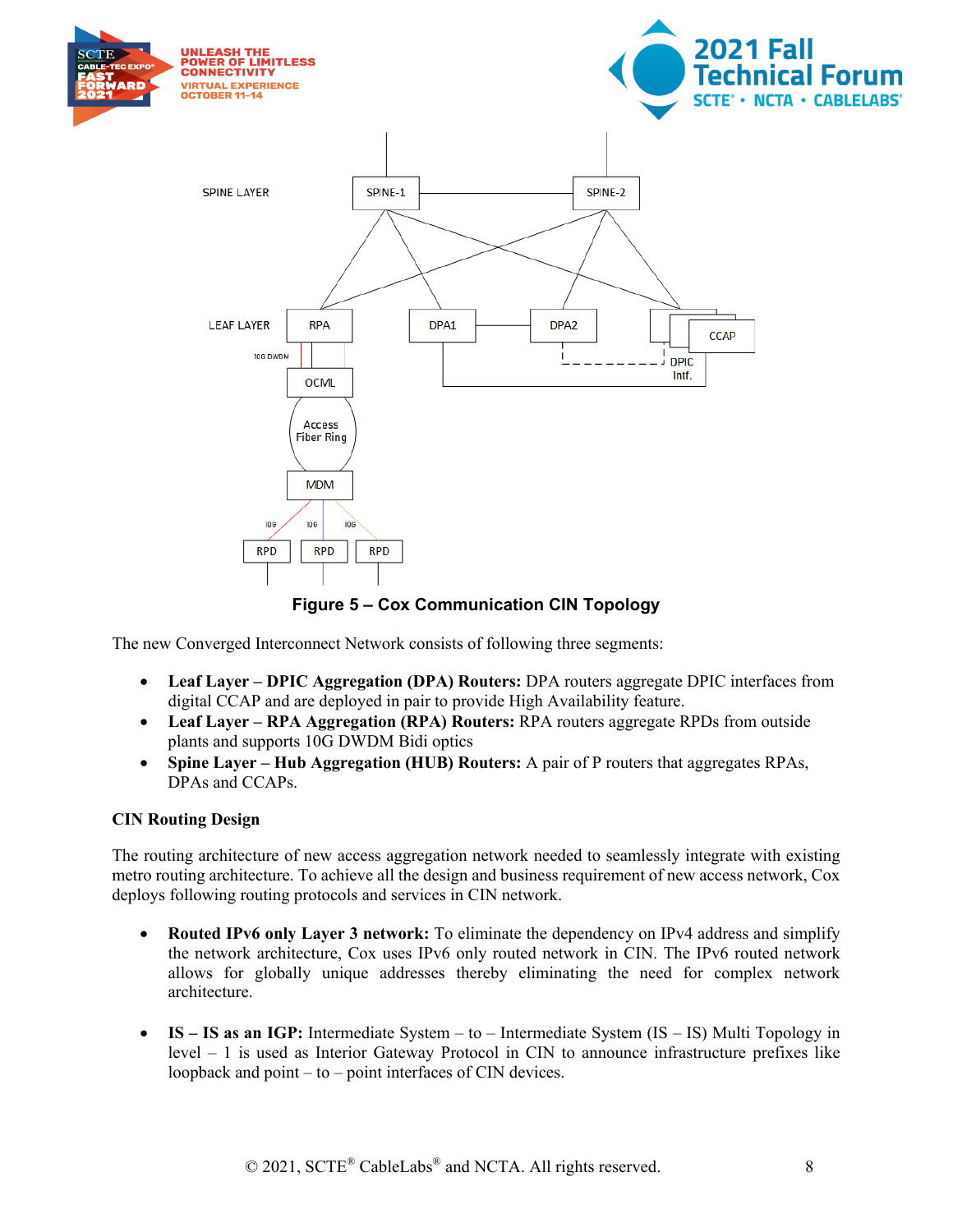



- **MP – BGP:** Multi-Protocol BGP (MP BGP) with unicast and multicast address families is used to advertise non-infrastructures prefixes. Spine routers are route reflectors to all leaf routers. BGP traffic engineering, like manipulation of local – preferences and route – aggregation, are used to enable deterministic routing and predictable traffic flows in CIN.
- **PIM:** As 99% of traffic in CIN is IPv6 multicast, PIM SSM is deployed as multicast routing protocol. MDLv2 is enabled on RPD Aggregation routers so that multicast listeners are automatically discovered on all MLD enabled interfaces.
- **Quality of Service:** To prioritize various types of traffic (control, user data, voice, video), class of service is configured with proper classification, mapping, and queuing.
- **802.1x:** To authenticate RPDs, RPD aggregation routers are configured with 802.1x authentication.
- **Other protocols and service**s: As a standard practice, all CIN layer routers are configured with other necessary protocols and services like LLDP, DHCPv6 relay, TACACS, NTP, SNMP etc.

### <span id="page-8-0"></span>**3.4. Cox Extended CIN (E-CIN) Architecture**

One of the main design features of CIN was to accommodate any  $-$  to  $-$  any connectivity between RPDs and CCAP cores in the market. The architecture, called Extended CIN, allows RPDs to connect to any CCAP cores that are not co-located at same headend. In E-CIN architecture, CCAP cores are located on a separate headend (called host site) than the RPD aggregation routers (called the E-CIN site). The high-level architecture for  $E - CIN$  is show in figure 6.



<span id="page-8-1"></span>**Figure 6 – Cox Communication High-level E – CIN Topology**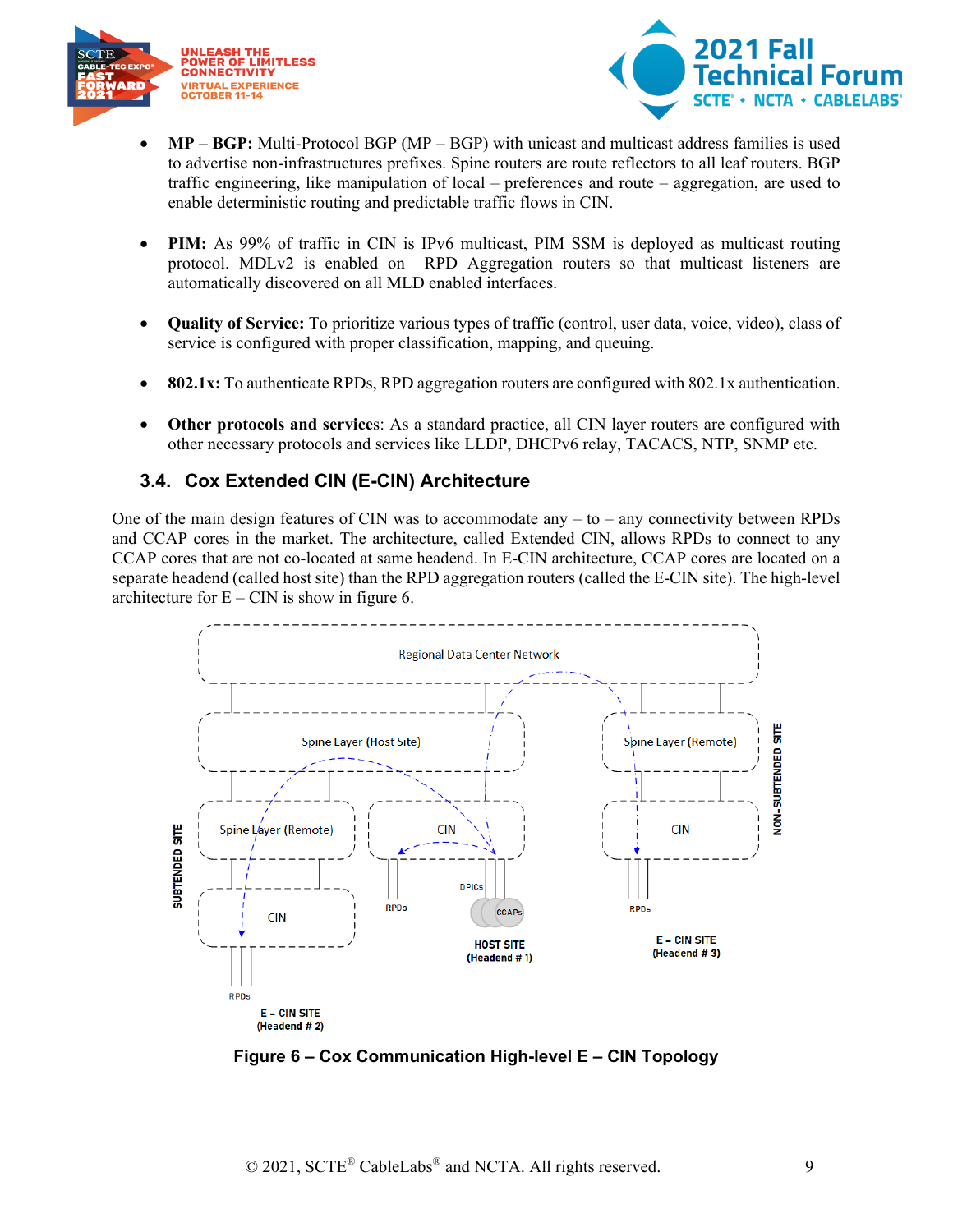



In the E – CIN architecture of figure 6, host site's (Headend #1) CCAP cores serve headend # 2 (Subtended Headend to Headend #1) and headend # 3 (Non-subtended headend). Extended CIN, in some cases increases optical distance and introduces more hops in the routing path between host site and  $E - CIN$  sites which might add challenges to sensitive control plane and real time traffic. To address such issues, Cox has implemented some design features and specified the optical fiber distance for which  $E - CIN$  architecture can be implemented without sacrificing any traffic quality. Cox also implements IGP traffic engineering to keep  $E - CIN$  site traffic in optically shortest path. Also, proactive bandwidth capacity planning and augmentation ensures that there is enough capacity between host site and extended CIN sites all the time.

## <span id="page-9-0"></span>**3.5. PTP Architecture**

For proper DOCSIS operation, the timing synchronization between CCAP and RPDs is extremely important. To maintain such timing synchronization, Cox utilizes IEEE 1588/PTP protocols in hierarchical architecture. A pair of Grandmaster clock at the RDC level are master for all boundary clocks deployed at each headend. These boundary clocks provide timing for CCAP cores and RPD devices. Given the sensitive nature of timing synchronization between RPDs and CCAP, PTP traffic is symmetrically routed in CIN and metro network to eliminate packet delay variation. It is also treated as priority traffic in network to minimize queuing delay.



**Figure 7 – Cox Communication High-level PTP Architecture**

## <span id="page-9-2"></span><span id="page-9-1"></span>**4. Access Aggregation Network Standardization and Automation**

For the large-scale deployment like access aggregation network/CIN, it is extremely important to standardize the network deployment to minimize misconfigurations and enforce predictable network performance. A CIN playbook was created to document all protocols, services and configuration standards related to CIN deployment. To make the network automation easy, configurations on routers are done in such a way that they are user friendly and easily parse by any choice of programming languages. Configuration compliance are strictly enforced by compliance tools.